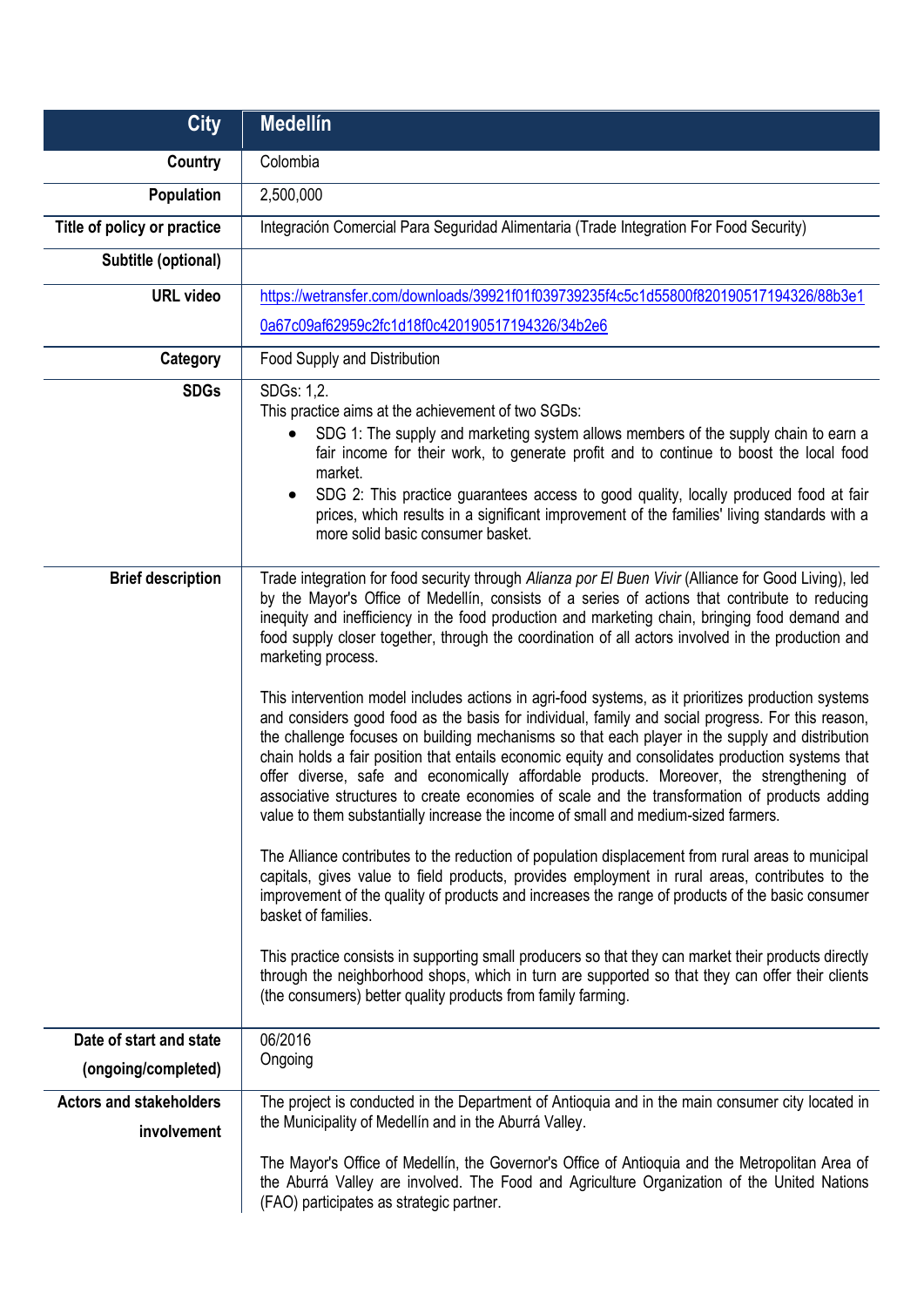| Approach                     | Spatial Mapping;<br>Definition of a population sample for characterization;<br>$\bullet$<br>Characterization of actors (shopkeepers - producers) participating;<br>Meeting for commercial integration between actors;<br>Socialization among actors involved;<br>Raising awareness among the project's participants;<br>Support to actors involved;<br>Evaluation and indicators.                                                                                                                                                                                                                                                                                                                                                                                                                                                                                                                                                                                                                                                                                                                                                                                              |
|------------------------------|--------------------------------------------------------------------------------------------------------------------------------------------------------------------------------------------------------------------------------------------------------------------------------------------------------------------------------------------------------------------------------------------------------------------------------------------------------------------------------------------------------------------------------------------------------------------------------------------------------------------------------------------------------------------------------------------------------------------------------------------------------------------------------------------------------------------------------------------------------------------------------------------------------------------------------------------------------------------------------------------------------------------------------------------------------------------------------------------------------------------------------------------------------------------------------|
| Innovation                   | The project is groundbreaking in several ways:<br>The project gathers public actors who decided to join forces in a single inter-institutional<br>$\bullet$<br>strategy of direct state intervention, focused on the Department of Antioquia.<br>The project integrates all the steps of the agri-food system, from production, harvesting,<br>$\bullet$<br>processing and packaging, transportation, marketing and finally consumption; this makes<br>it innovative and different from other projects that deal with each of this steps separately.                                                                                                                                                                                                                                                                                                                                                                                                                                                                                                                                                                                                                           |
| Impact                       | The major axis of this practice is the final consumer of the lower socioeconomic strata, who is<br>more susceptible to informality and to limited access to food, either for price, quantity and/or<br>quality. One must bear in mind that in the city of Medellin the 49.7% of the population is within<br>socioeconomic strata 1 and 2 and the 29.9% belongs to stratum 3, which means that there is a<br>very limited purchasing power in the 79.6% of the population that includes the lowest strata.<br>Moreover, the Consumer Price Index (CPI) for food went from 3.26% in 2014 to 5.67% in 2015:<br>this situation limits access to families with scarce financial resources, in addition the supply<br>system is sensitive to external conditions that can directly affect the cost of living.<br>It is also worth mentioning that the neighborhood shops are an institution deeply rooted in<br>Colombian society: they manage approximately the 51% of the food markets in the country. This<br>is why the project aims at forming a network of shopkeepers in order to reach through them the<br>end consumer and create a link between producers and shopkeepers. |
| Inclusion                    | The project allows the active participation of different actors who contribute to the development of<br>different strategies, for the following reasons:<br>Development is based on the creation of associations and networks that improve the<br>social fabric and optimize productivity and economies of scale.<br>Each of its participants works in alliance or association with private and/or social entities<br>$\bullet$<br>that assure greater speed, transfer of know-how, continuity in processes, and better<br>management and distribution of risks.<br>It seeks to gather and organize social, public, private, and academic actors to improve<br>$\bullet$<br>economies of scale, to transfer knowledge, and to generally optimize financial resources.                                                                                                                                                                                                                                                                                                                                                                                                          |
| <b>Adversity coefficient</b> | Many difficulties arose in the practical application of the project. One of them was the matching<br>between the food demand with the supply of the small producers, due to the little capacity of<br>associativity and to the little functionality of the associativity (in the case that it existed) that both<br>actors have. This difficulty was overcome through the creation of groups of shopkeepers from the<br>neighborhoods in urban areas: shops, legumbrerías, mini-markets, granaries and butcher's shops.<br>Moreover, family farming associations were strengthened from a socio-business point of view; this<br>allowed them to share tasks within the association and be able to coordinate with the shops.<br>Another difficulty was the issue of the quality of the products and the perception that each actor of<br>the chain had about it. This hindered the process of giving commercial value to the products. This<br>difficulty was overcome by establishing quality categories for the products being sold, as each                                                                                                                                 |